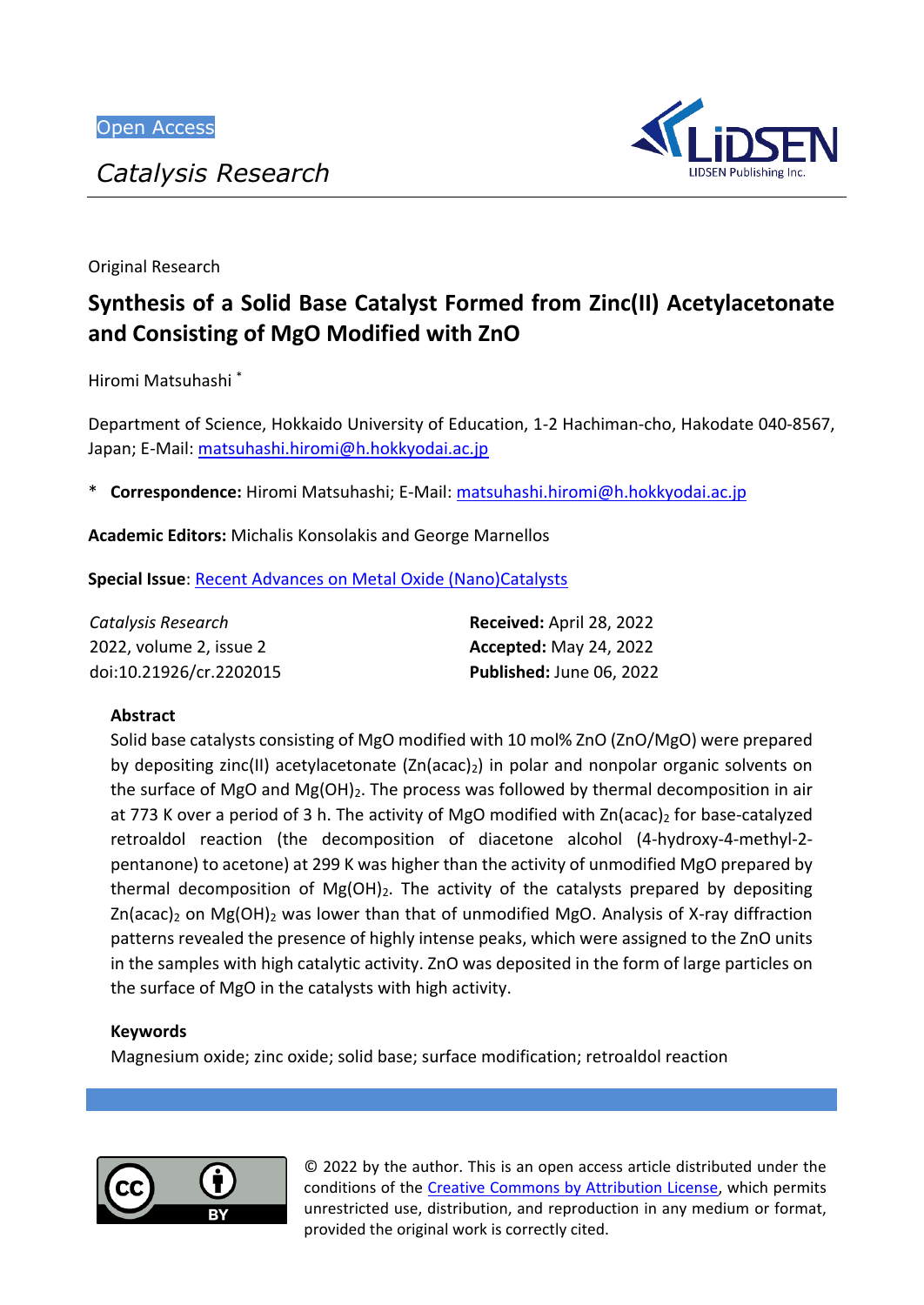### **1. Introduction**

Alkaline earth metal oxides are well-known solid bases. MgO, in particular, is a representative solid base catalyst [1-4]. Numerous reports that describe the structure of basic sites and the applications of many base-catalyzed reactions have been published over the years. Solid base catalysts have been used to conduct numerous C–C bond formation reactions, such as aldol reaction. These reactions are important for synthesizing fine compounds, and these bond-forming reactions are conducted to form large molecules.

Basic sites on the surface of MgO are poisoned by the  $H_2O$  and  $CO_2$  present in the atmosphere [1, 3]. Hence, the process of activation of alkaline earth metal oxides and base-catalyzed reactions are usually carried out under a vacuum or in an atmosphere of inert gas. This limits the application of these solid base catalysts in the field of organic synthesis. Thus, it is important to devise ways to prepare solid bases that can be used under normal atmospheric conditions.

Active MgO has been prepared by the thermal decomposition of hydroxide, carbonate, or oxalate species at high temperatures under a vacuum or in an atmosphere of inert gas. The most active MgO for base-catalyzed reactions was prepared by heat treatment at 973 K under vacuum. The carbonates of alkaline earth metals exhibit high thermal stability. The compounds are subjected to high-temperature treatment conditions (>773 K) to remove  $CO<sub>2</sub>$  from the active sites of the surface  $O<sup>2</sup>$  groups.

Alkaline earth metal oxides are soluble in several polar solvents, such as methanol [5]. In many cases, oxide catalysts function as homogeneous catalysts. It is important to develop base catalysts that exhibit high tolerance against  $H_2O$  and  $CO_2$  and are insoluble in a polar solvent.

Previously, we have reported ways to cover the surface of a MgO-based base catalyst with various metal oxides to address the problems of poisoning by  $H_2O$  and  $CO_2$  and dissolution in a polar solvent. Aluminum isopropoxide dissolved in ethyl acetate was reacted with OH<sup>-</sup> groups in a double hydroxide layer of Mg(OH)<sub>2</sub>. The materials obtained were covered with a monolayer or bilayer of aluminum oxide. Among the base catalysts tested, MgO covered with ≥7 mol% of aluminum oxide exhibited excellent tolerance toward  $H_2O$  and good reusability in the case of aldol reactions with acetone [6]. Base sites are expected to consist of  $O^{2}$  ions bonded to octahedral Al<sup>3+</sup> ions attached to the surface of MgO and/or Mg<sup>2+</sup> ions near the MgO surface [7].

Surface modification processes are conducted in organic solvents to deposit chemicals on the surface of metal oxides which are unstable in water. During various impregnation procedures, water is used as a solvent to dissolve chemicals to be deposited on a metal oxide surface. A mixture of  $Mg(OH)_2$  and the dissolved material is finally deposited on the surface, and it has been observed that a small portion of MgO dissolves in water. Furthermore, MgO can be readily converted to hydroxide by soaking it in water (Section 2.1; catalyst preparation). Here, an organic solvent such as ethyl acetate is used for the surface modification of materials that are unstable in the presence of water.

Metal alkoxides are sensitive to moisture in the air. They easily decompose to the corresponding metal hydroxides and alcohols under conditions of hydration. Often, a portion of a commercial reagent decomposes into hydroxides or oxides. Therefore, it is important to identify a compound that can be used to substitute metal alkoxides to prepare an alkaline earth metal oxide-based catalyst covered with a metal oxide.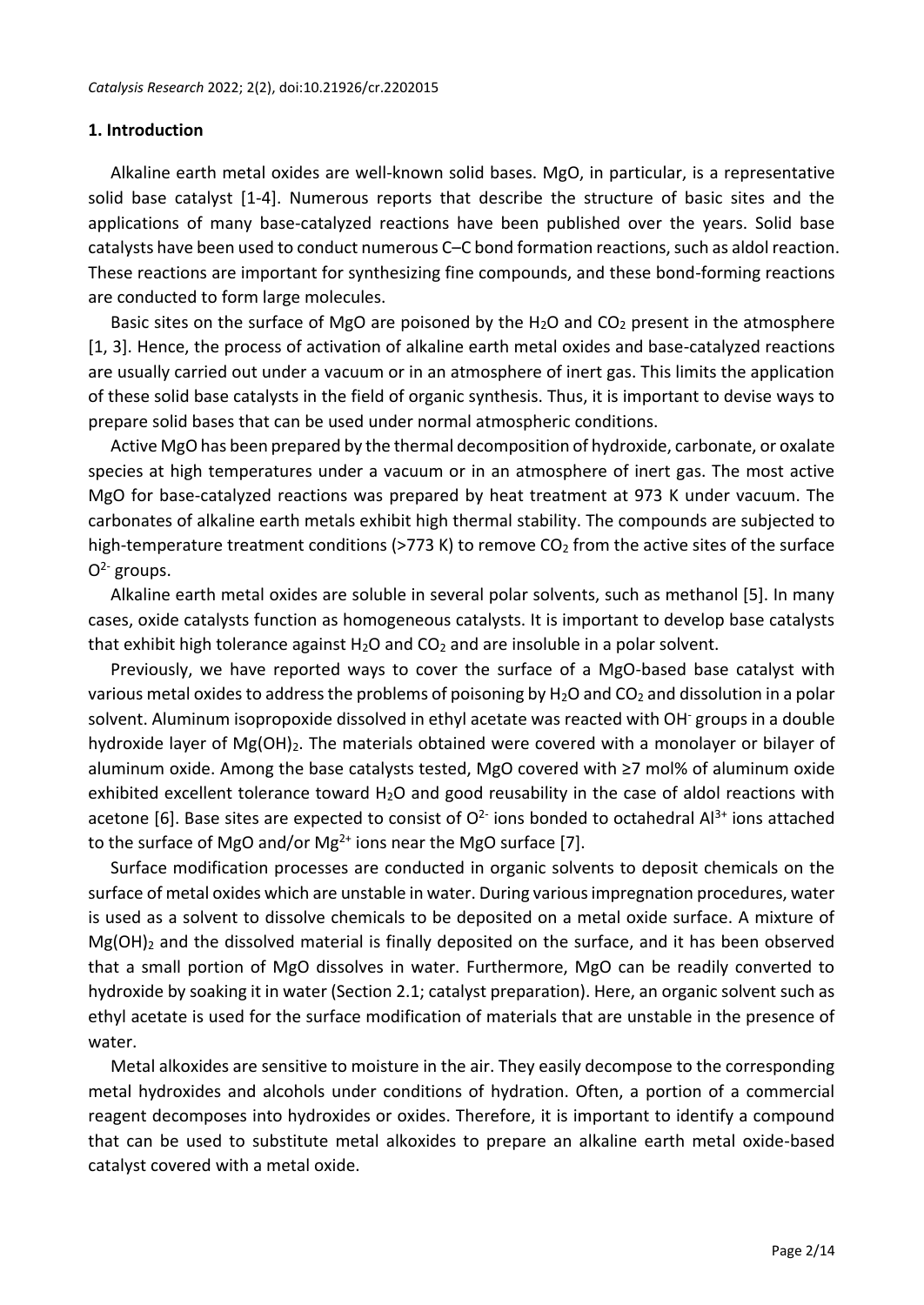The structure of a metal acetylacetonate is similar to the structure of an alkoxide: it consists of a metal cation and an organic anion. A covalent bond is formed between the metal and the O atom, and this is similar to the case of a metal alkoxide. Unlike metal alkoxides, metal acetylacetonates are stable in moisture in the air. Furthermore, metal acetylacetonates dissolve in nonpolar organic solvents. Hence, metal acetylacetonates might be suitable reagents for the surface modification of MgO.

It is well known that the surface properties of ZnO are similar to those of MgO [8, 9]. Both oxides have been used as base catalysts and are used for the heterogeneous dissociation of  $H_2$  into H<sup>+</sup> and H. The formation of O-H and Mg-H following the process of H<sub>2</sub> dissociative adsorption has been observed using the infrared (IR) spectroscopy technique. Consequently, ZnO can be effectively used for covering the surface of MgO.

We used zinc(II) acetylacetonate (Zn(acac)<sub>2</sub>) to prepare MgO-based base catalysts modified with ZnO. Herein, we report the method of synthesis of ZnO-modified MgO, a solid base catalyst formed from  $Zn(acac)<sub>2</sub>$  and the application of the catalyst in retroaldol reactions. The catalyst was characterized using various analytical techniques, thermogravimetry-differential thermal analysis (TG-DTA), X-ray diffraction (XRD), and IR, and the results have been reported.

### **2. Materials and Method**

### *2.1 Preparation of MgO Modified with ZnO*

 $Mg(OH)_2$  used to conduct the experiments was prepared by hydrating MgO (Merck). MgO was treated with warm distilled water (approximately 343 K) over a period of 1 h to afford Mg(OH)<sub>2</sub>, characterized by the presence of small crystals [10, 11].

The process followed for the preparation of MgO modified with ZnO has been presented herein. Zinc(II) acetylacetonate (Zn(acac)<sub>2</sub>, Merck) was dissolved in a suitable solvent. Mg(OH)<sub>2</sub> was dried at 373 K. An alternative way involved the thermal treatment of  $Mg(OH)_2$  at 773 K in the air over a period of 3 h to afford MgO. MgO was added to the solution of  $Zn(acac)<sub>2</sub>$ . Ethyl acetate (AcOEt), acetone, ethanol, toluene, dioxane, or tetrahydrofuran (THF) was used as the solvent. The solution was stirred for 1 h at room temperature, following which the solvent was removed by evaporation under a vacuum. Subsequently, the sample was dried at 373 K in the air for 12 h. The product was then heated in the air at 773 K over 3 h. Samples were stored in glass ampoules for further use. The Zn content in Zn/(Zn+Mg) was fixed to 0.1 (10 mol%).

A ZnO supported on MgO sample was prepared following a conventional impregnation method using an aqueous solution of  $Zn(NO_3)_2·6H_2O$  (Wako) and MgO (prepared by thermally treating Mg(OH)<sub>2</sub> at 773 K in the air for 3 h). The Zn content in the impregnated sample was the same as the Zn content in the modified catalysts.

ZnO was prepared, for comparison of activity, following a conventional preparation method. Hydrated ZnO was obtained by adding NH<sub>3</sub> (28%, Wako) to an aqueous solution of Zn(NO<sub>3</sub>)<sub>2</sub>·6H<sub>2</sub>O (100 g in 3 L). The precipitate was washed 5 times with 1 L of distilled water, collected under conditions of suction, dried at 373 K, and heated at 773 K in the air over a period of 3 h.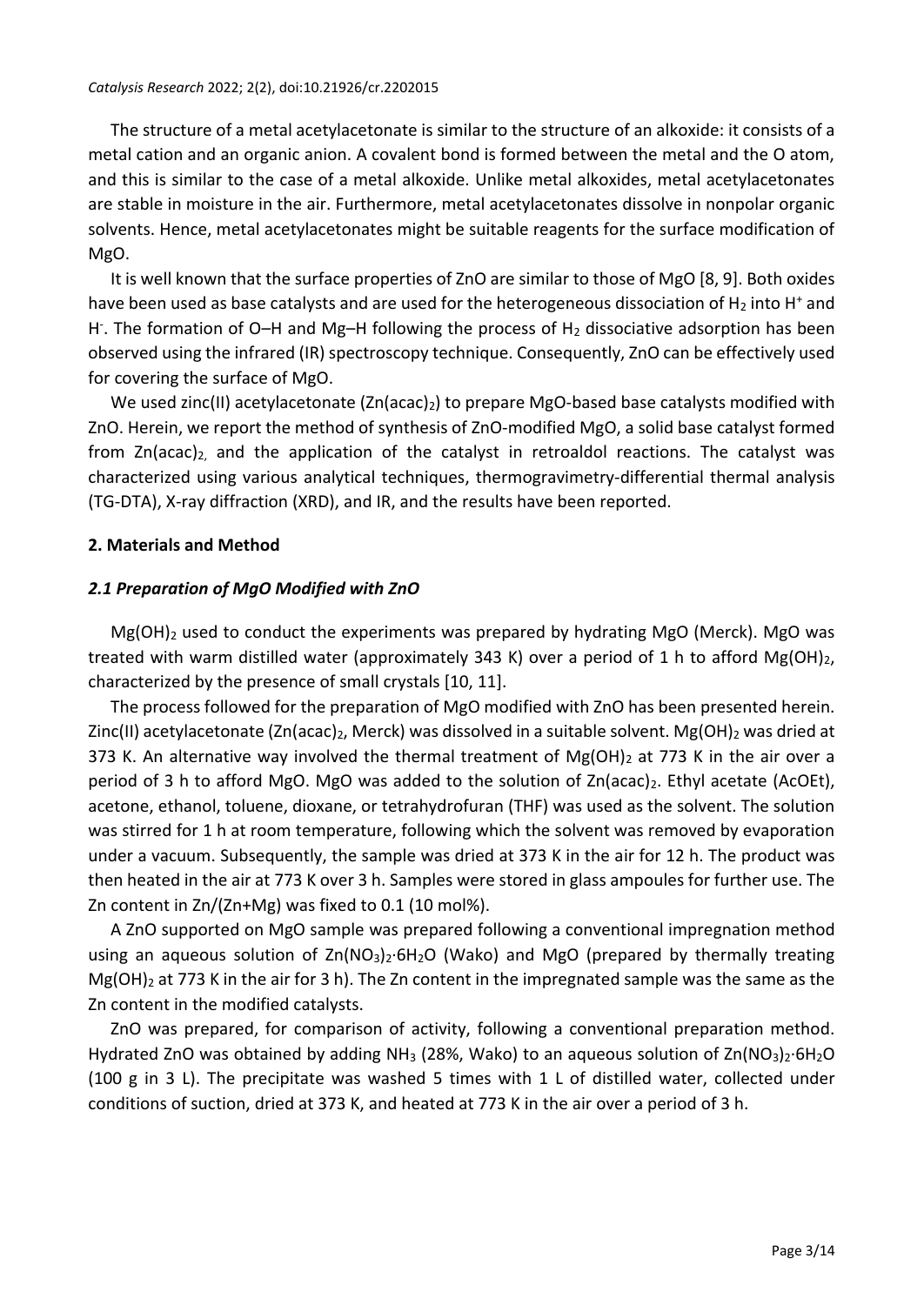# *2.2 Retroaldol Reaction*

All catalysts were handled under atmospheric conditions. As a test reaction, a base-catalyzed retroaldol reaction (the decomposition of diacetone alcohol to acetone) was conducted in a batch reaction system to determine the base catalytic activity of the prepared catalysts. The reaction was carried out with 100 mg of the catalyst and 100 mmol of the diacetone alcohol at 299 K over a period of 3 h. The products were analyzed using the gas chromatography technique. Under the applied reaction conditions, the maximum conversion of diacetone alcohol was 88% [12].

On completion of the reaction, the presence of any eluted metal cations in the product mixture was checked by adding a few drops of Eriochrome Black T.

# *2.3 Catalyst Characterization*

For sample characterization, the thermogravimetry-differential thermal analysis (TG-DTA; Rigaku TG8120 instrument) technique was used. The experiment was conducted prior to heat treatment of the sample to analyze the thermal reaction and analyze the process of combustion of the residual organic compounds on the surface of MgO at elevated temperatures. Powder X-ray diffraction (XRD) spectra of the prepared samples were recorded using CuK*α* radiation. IR spectra were recorded on a JASCO FT/IR-4000 Fourier Transform IR spectrophotometer. Samples were compressed into KBr discs.

# **3. Results and Discussion**

# *3.1 Retroaldol Reaction*

The retroaldol reaction was performed with the prepared catalysts (MgO modified with ZnO) under atmospheric conditions. The base catalytic activity of the catalysts was compared. MgO, ZnO, and ZnO supported on MgO were also considered for the reaction. The starting materials used and the reaction rate constants are summarized in Table 1. The decomposition of diacetone alcohol to form acetone is a reverse aldol reaction catalyzed by acids and bases. In the case of a reaction catalyzed by acid, the dehydration of diacetone alcohol yields mesityl oxide. We observed that a little amount of mesityl oxide was formed on the prepared catalysts in the present case. This indicated that the ZnO/MgO catalysts exhibited base catalytic activity. The acid sites generated following the modification of MgO with ZnO were not considered.

| Entry         | <b>Starting Materials</b>                 | Solvent    | Activity/mol $g^{-1} h^{-1}$ | Elution* |
|---------------|-------------------------------------------|------------|------------------------------|----------|
| 1             | $Zn(\text{acac})_2$ , MgO                 | AcOEt      | 0.73                         |          |
| $\mathcal{P}$ | $Zn(acac)_{2}$ , MgO                      | <b>THF</b> | 0.72                         |          |
| 3             | $Zn(acac)$ , MgO                          | Toluene    | 0.73                         |          |
| 4             | $Zn(acac)$ , MgO                          | Dioxane    | 0.69                         |          |
| 5             | $Zn(\text{acac})_2$ , MgO                 | Acetone    | 0.55                         |          |
| 6             | $Zn(acac)_{2}$ , MgO                      | Ethanol    | 0.57                         | $\pm$    |
|               | $Zn(\text{acac})_2$ , Mg(OH) <sub>2</sub> | AcOEt      | 0.65                         |          |

**Table 1** Retroaldol reaction with MgO catalysts modified with ZnO.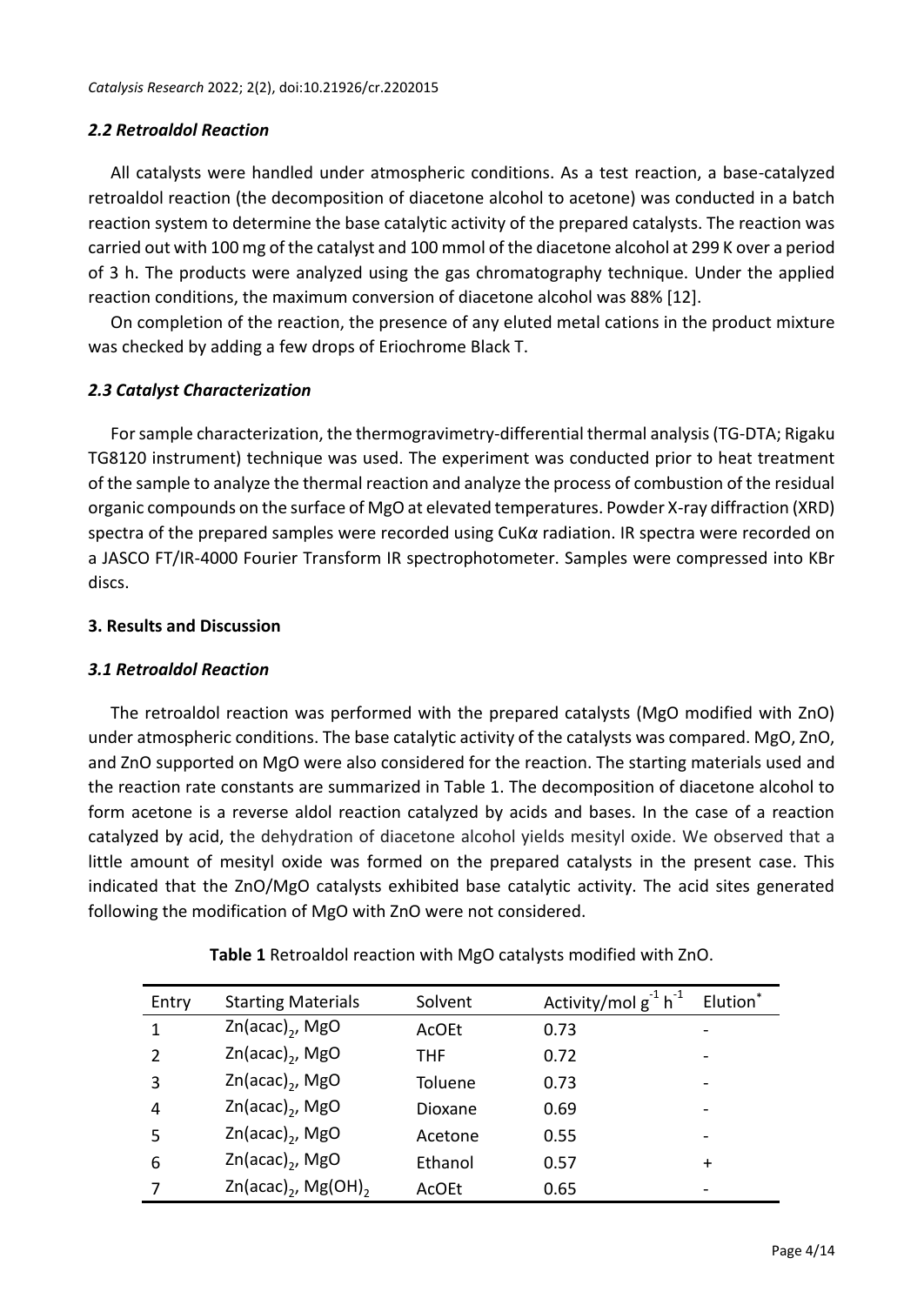#### *Catalysis Research* 2022; 2(2), doi:10.21926/cr.2202015

| 8  | $Zn(\text{acac})_2$ , Mg(OH) <sub>2</sub> | THF     | 0.47  |           |
|----|-------------------------------------------|---------|-------|-----------|
| 9  | $Zn(\text{acac})_2$ , Mg(OH) <sub>2</sub> | Toluene | 0.37  |           |
| 10 | $Zn(\text{acac})_2$ , Mg(OH) <sub>2</sub> | Dioxane | 0.33  |           |
| 11 | $Zn(\text{acac})_2$ , Mg(OH) <sub>2</sub> | Acetone | 0.35  |           |
| 12 | $Zn(\text{acac})_2$ , Mg(OH) <sub>2</sub> | Ethanol | 0.35  | $\ddot{}$ |
| 13 | <b>MgO</b>                                | non     | 0.50  | $\ddot{}$ |
| 14 | $Zn(NO_3)$ , MgO                          | Water   | 0.01  | -         |
| 15 | ZnO                                       | non     | 0.006 |           |

\*Metal ion elution for diacetone alcohol after reaction (checked by adding Eriochrome Black T).

All catalysts used in the study exhibited catalytic activity. However, low activities were recorded for the ZnO catalyst prepared by adding  $NH<sub>3</sub>$  to the solution of Zn(NO<sub>3</sub>)<sub>2</sub> (Entry 15) and the ZnO/MgO catalyst (prepared following a conventional impregnation method in an aqueous solution (Entry 14)). The results indicated that pure ZnO was not an active component. It did not exhibit high activity for the retroaldol reaction. MgO and ZnO are expected to be well mixed in the ZnO/MgO sample (prepared following the impregnation method), as MgO is partially soluble in water. As Mg<sup>2+</sup> gets partially dissolved in water,  $Zn^{2+}$  and Mg<sup>2+</sup> are impregnated simultaneously. The significantly low activity of this catalyst indicates that good mixing of MgO and ZnO results in a decrease in base catalytic activity.

Among all the ZnO/MgO catalysts, the ZnO/MgO catalyst prepared by the modification of MgO exhibited high activity for this reaction. The catalyst prepared by modifying MgO using AcOEt as the solvent in the preparation of ZnO/MgO (Entry 1) exhibited maximum activity. The activity was 46% higher than that of pure MgO (Entry 13). The results obtained using nonpolar solvents (AcOEt, THF, and toluene: Entries 1–3) were better than the results obtained using polar solvents (acetone and ethanol: Entries 5 and 6).

The activities of the ZnO/MgO catalysts prepared from  $Mg(OH)_2$  (Entries 7–12) were lower than the activities of the catalysts prepared using MgO. The solvent effect was similar to that observed in the case of the MgO. AcOEt was found to be the most effective solvent (Entry 7). The activity of the catalysts prepared using other solvents (Entries 8–12) was lower than the activity of pure MgO.

A scrambling of cations takes place during the conversion process of hydroxide to oxide because the process of conversion is accompanied by the movement of cations. The level of mixing of MgO and ZnO seems to be higher in samples prepared from  $Mg(OH)_2$  than the level of mixing observed in samples prepared using MgO. As a result of cation scrambling, greater mixing of ZnO with MgO on the MgO surface was achieved. Consequently, the ZnO/MgO catalysts prepared from Mg(OH)<sub>2</sub> exhibited lower activity for retroaldol reactions than the ZnO/MgO catalysts prepared by modifying MgO.

The elution of metal cations was checked by adding Eriochrome Black T after 3 h of reaction. The result is presented in Table 1. A color change in the liquid phase, caused by metal cation elution, was evident in samples of unmodified MgO (Entry 13) and ZnO/MgO prepared using ethanol as the solvent (Entries 6 and 12). ZnO did not dissolve in diacetone alcohol (Entry 15). The elution prevention effect was also observed in the ZnO/MgO system prepared following the conventional impregnation method (Entry 14). This effect of ZnO was evident in all samples tested in this study (exception: ZnO/MgO prepared using ethanol). The process of surface modification of MgO using ZnO helped in the generation of a system that could prevent dissolution in a polar solvent.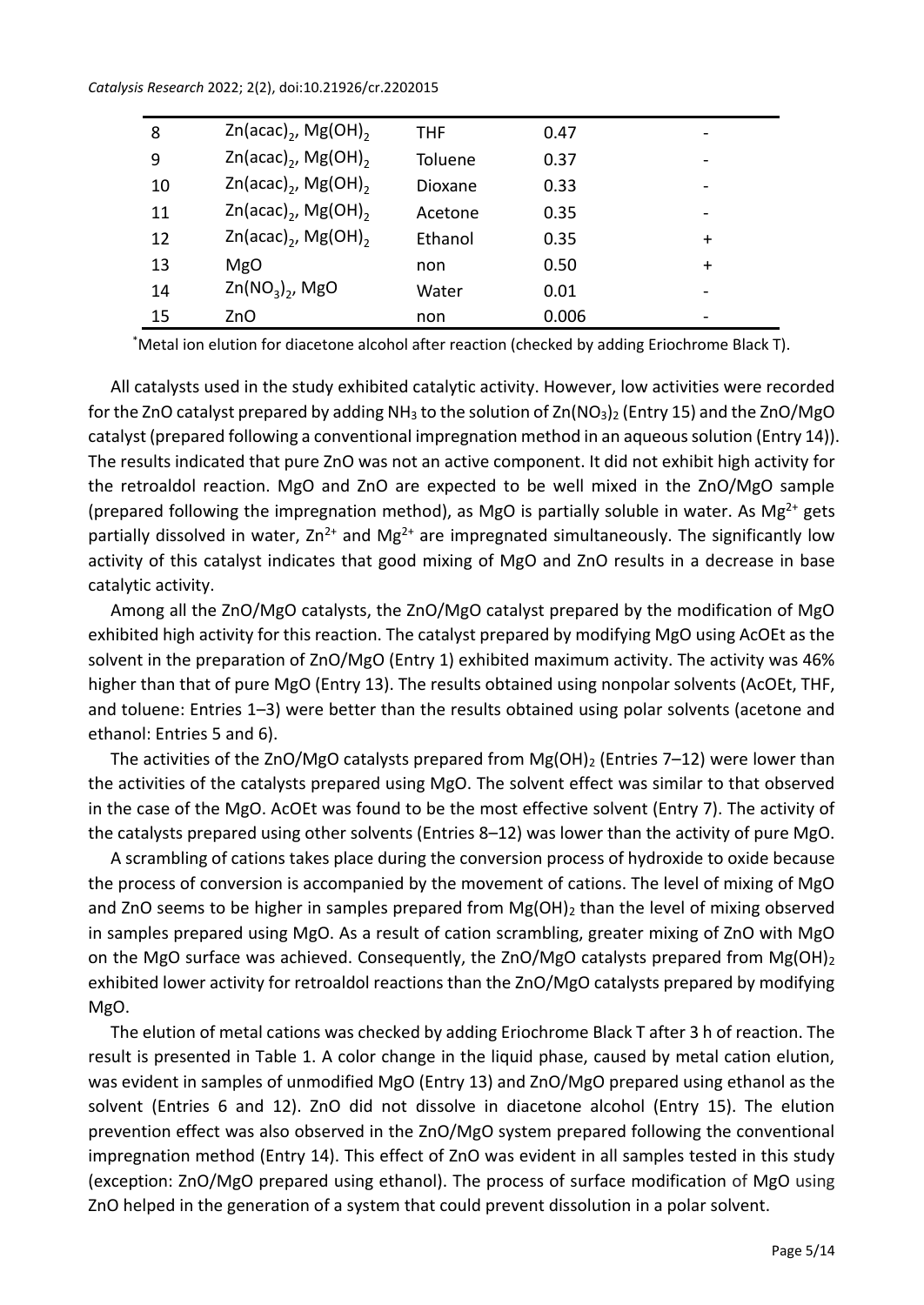#### *3.2 TG-DTA*

Figure 1 presents the typical TG-DTA profiles of  $Mg(OH)_2$  and MgO (treated with Zn(acac)<sub>2</sub>; dissolved in THF). TG-DTA analysis was performed with samples treated with Zn(acac)<sub>2</sub> and dried at 373 K. A small decrease in the weight of the sample was detected at approximately 373 K. This could be attributed to the process of water desorption. This was observed for both the treated samples, and the results revealed that the samples were dried well during the process of preparation. In the profiles recorded for both the samples, a sharp exothermic peak was observed at 525 K. A significant decrease in weight was observed in this case, and this was attributed to the combustion of the residual organic species on the samples post drying. This intensity of the exothermic peak corresponding to the MgO sample was higher than the intensity of the exothermic peak corresponding to the Mg(OH)<sub>2</sub> sample. This indicated that the extent of decomposition of Zn(acac)<sub>2</sub> was more in the case of Mg(OH)<sub>2</sub> when THF was used as the solvent. It is likely that the hydroxyl groups on Mg(OH)<sub>2</sub> participated in the decomposition of Zn(acac)<sub>2</sub>. Conversion to free acetylacetone would take place under these conditions, resulting in surface bonding. This results in the formation of Mg–O–Zn, as shown in Scheme 1. However, the presence of the large exothermic peak in the DTA profile indicated that the decomposition of  $Zn(\text{acac})_2$  was incomplete.



**Figure 1** TG-DTA profiles of Mg(OH)<sub>2</sub> and MgO treated with Zn(acac)<sub>2</sub> in THF. (a) Mg(OH)<sub>2</sub> and (b) MgO.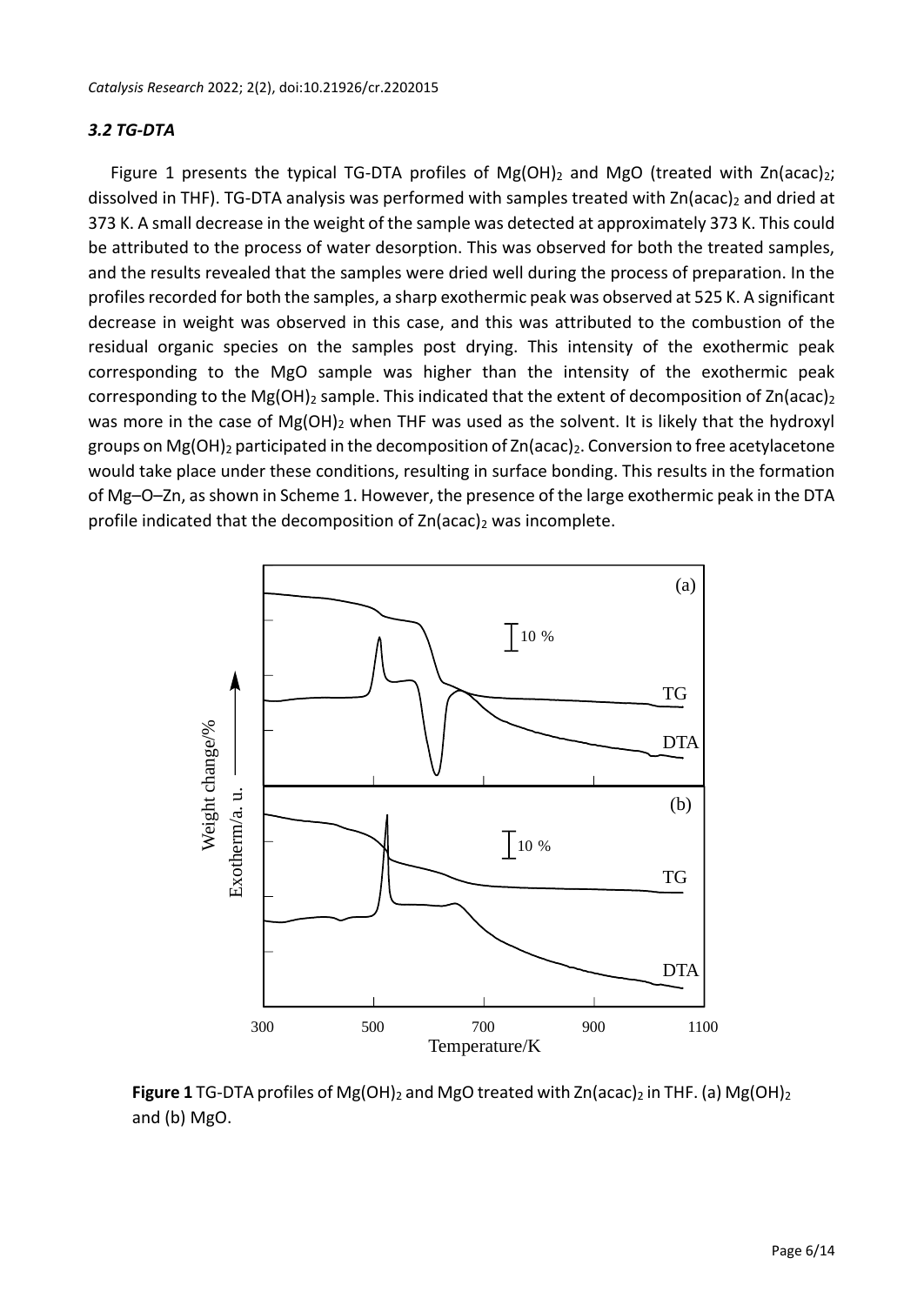

**Scheme 1** Possible reaction path for the reaction between Zn(acac)<sub>2</sub> and Mg(OH)<sub>2</sub>.

A large decrease in weight was observed at 650 K in the case of the treated  $Mg(OH)_2$  sample. The decrease in weight could be attributed to the thermal decomposition of  $Mg(OH)_2$  to MgO. This endothermic process was not observed in a MgO-treated sample. The decomposition of hydroxide was observed at approximately 650 K in pure Mg(OH)<sub>2</sub> [11]. The temperature at which the decrease in weight was observed for Zn(acac)<sub>2</sub>-treated Mg(OH)<sub>2</sub> was almost the same as the temperature at which a decrease in weight was observed for pure  $Mg(OH)_2$ . The hydroxide decomposition temperature was low for the aluminum isopropoxide-treated  $Mg(OH)_2$  sample [7]. The change in the decomposition temperature indicated a strong interaction between the hydroxide groups and the aluminum species. A constant hydroxide decomposition temperature indicated that the interaction between  $Mg(OH)_2$  and Zn complex was significantly weak. It was hypothesized that a large portion of the ZnO present in the obtained catalysts would be present on the surface of MgO. It is believed that weak interactions are operative.

A continuous decrease in weight without an exothermal or endothermal reaction was observed in the temperature range of 530–560 K in the TG profile recorded for a MgO sample. A continuous weight decrease in this temperature range was observed for Mg carbonates [11]. Hence, it was suspected that MgO transformed to MgCO<sub>3</sub> in the case of the MgO samples treated with  $Zn(\text{acalc})_2$ . A portion of the  $CO<sub>2</sub>$  formed during the combustion of organic species remaining on the MgO surface at 520 K was expected to be consumed for the formation of  $MgCO<sub>3</sub>$ .

A small decrease in weight was observed following the weight decrease following hydroxide decomposition. The trend in the decrease in weight in the high-temperature region was similar to the trend observed during carbonate decomposition. The TG profile recorded for the treated MgO sample was analyzed to arrive at the results. A small part of  $Mg(OH)_2$  was converted to  $MgCO_3$ following the combustion of organic species.

Figure 2 and Figure 3 present the TG profiles corresponding to MgO and Mg(OH)<sub>2</sub> treated with Zn(acac)<sub>2</sub> dissolved in other solvents. As shown in Figure 2, the TG profiles recorded for the treated MgO samples were very similar. The steep decrease in weight was ascribed to the combustion of organic species, and the continuous decrease in weight was attributed to conversion of MgCO<sub>3</sub> to MgO in the high-temperature range. These observations were made for all the MgO samples.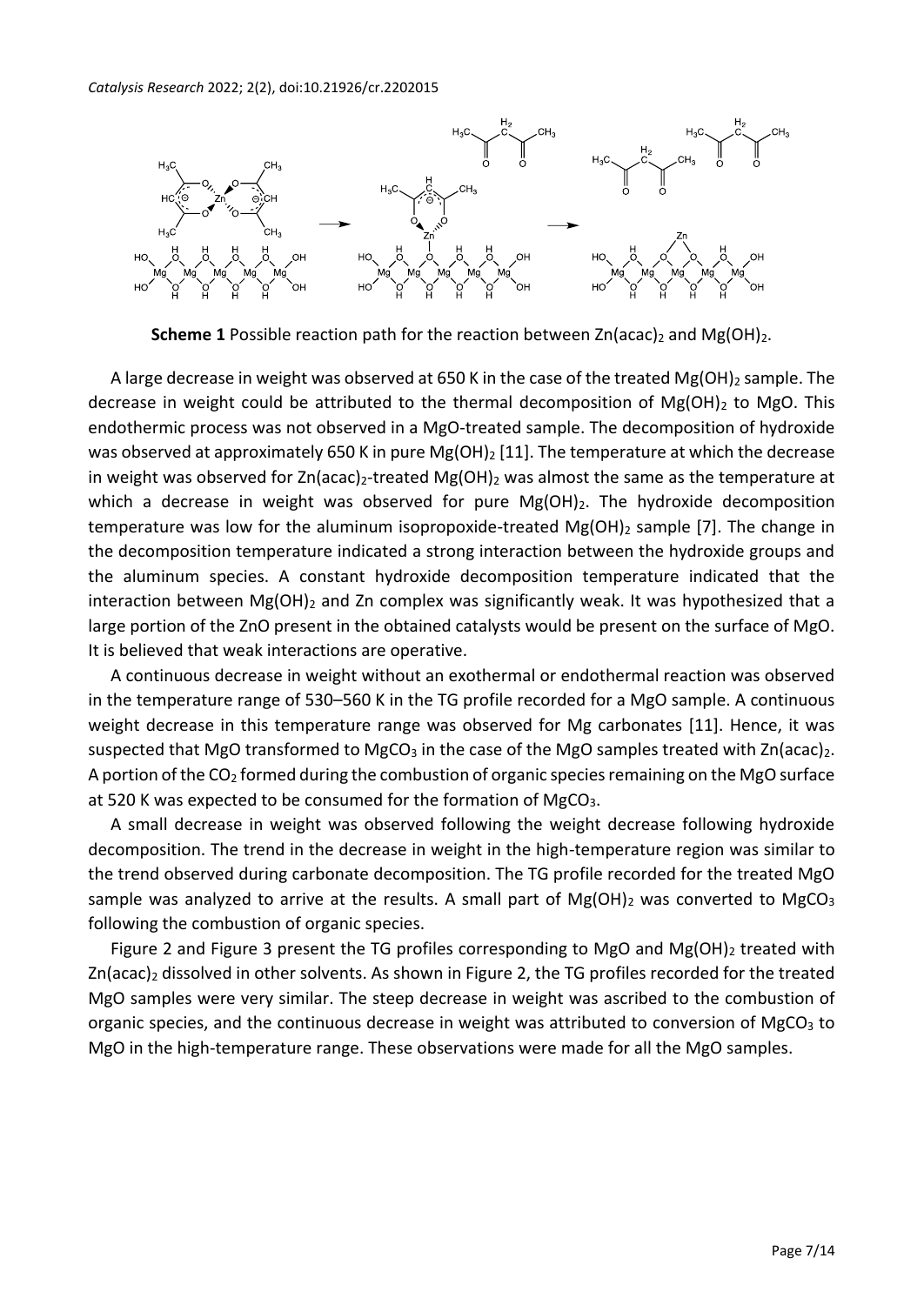

Figure 2 TG profiles recorded for MgO samples treated with Zn(acac)<sub>2</sub> dissolved in various solvents.



Figure 3 TG profiles recorded for Mg(OH)<sub>2</sub> samples treated with Zn(acac)<sub>2</sub> dissolved in various solvents.

A solvent effect was observed in the TG profiles recorded for treated  $Mg(OH)_2$  samples (Figure 3). A decrease in weight due to the combustion of organic species was observed in the lower temperature range. The large decrease in weight was caused by hydroxide decomposition. The weight also decreased due to the decomposition of carbonates. These observations were made for all the samples. The decrease in weight attributable to the process of carbonate decomposition was observed in the temperature range of 630–690 K. The maximum decrease in weight was observed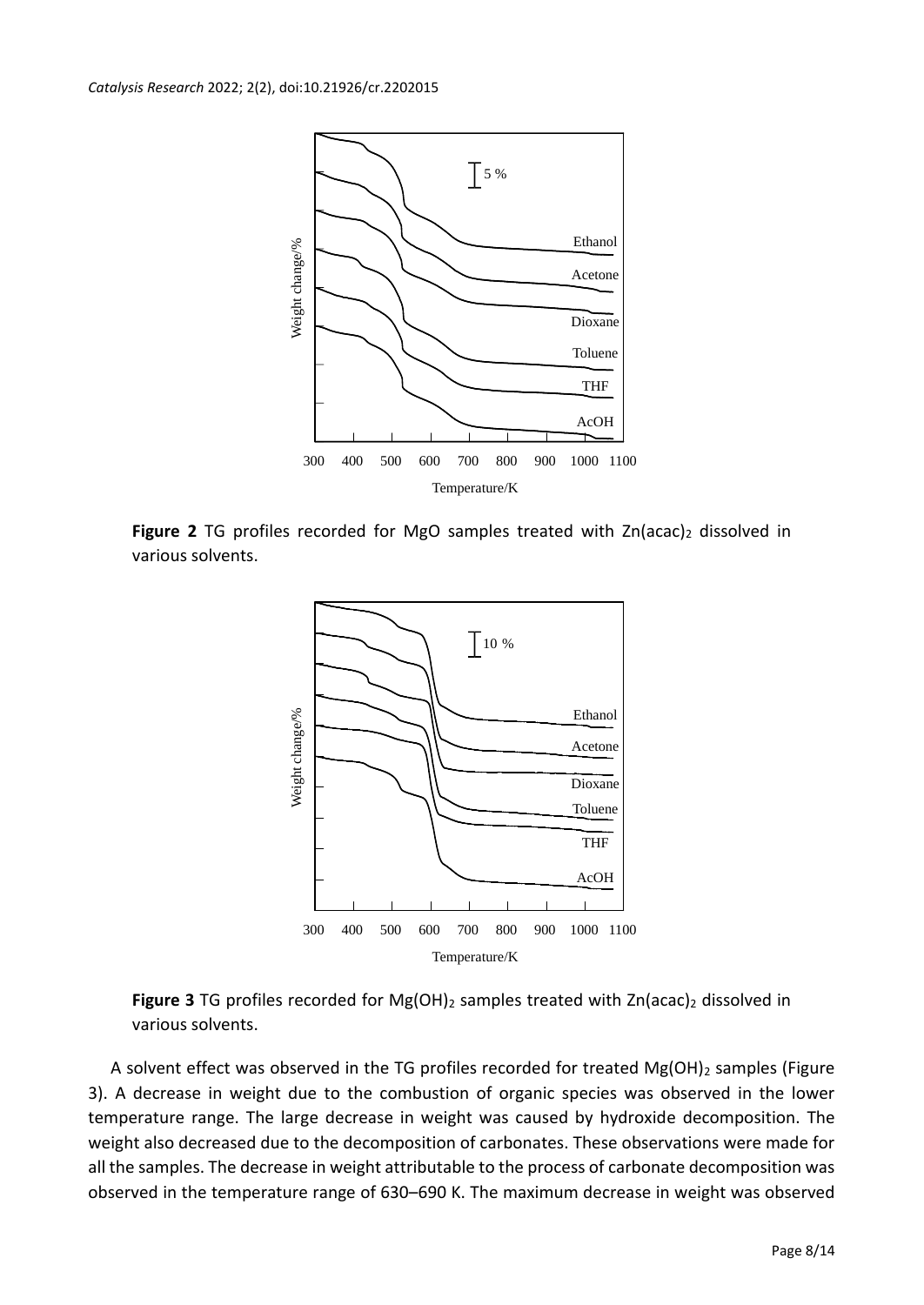for the sample when AcOEt was used as the solvent as shown in Figure 3. The extent of decrease in weight observed in this case was significantly smaller than the extent of decrease in weight observed when dioxane was used as the solvent.

The results obtained using the TG-DTA technique revealed that a large portion of the  $Zn(acac)<sub>2</sub>$ content was deposited on the surface of MgO as a complex. A portion of  $Zn(acac)_2$  was converted to acetylacetone and Zn species during the process of deposition on Mg(OH)<sub>2</sub>. A portion of CO<sub>2</sub> produced during the combustion of organic species was used consumed for the formation of MgCO<sub>3</sub>.

# *3.3 IR Analysis*

Figure 4 presents the IR spectral profiles of Mg(OH)<sub>2</sub> and MgO samples treated with  $Zn(acac)$ <sub>2</sub> in ethanol. The samples were dried at 373 K. The spectra were recorded prior to heat treatment at 773 K. The spectrum of pure  $Zn(acac)_2$  has been presented. The C-H stretching vibration was observed as small bands at approximately 2900  $cm^{-1}$ . A strong band at 3700  $cm^{-1}$  was observed in the profile recorded for the Mg(OH)<sub>2</sub> sample, and it was assigned to O–H stretching. IR bands appearing in the region below 2000  $cm<sup>-1</sup>$  in the profiles of all the samples were similar in nature. This indicated that a large part of the Zn complex was not decomposed during the deposition process (as described in the previous section). The intensity of the peak corresponding to the Mg(OH)<sub>2</sub> sample was lower than the intensity of the peak corresponding to the MgO sample. A small amount of Zn(acac)<sub>2</sub> decomposed on the surface of Mg(OH)<sub>2</sub> during the treatment procedure in the liquid phase. The lower peak intensity of  $Zn(\text{acc})_2$  in the Mg(OH)<sub>2</sub> sample was coincident with the smaller exothermic peak intensity of this sample, as indicated by the DTA profiles.



**Figure 4** IR spectral profiles recorded for Mg(OH)<sub>2</sub> and MgO samples treated with  $Zn(acac)<sub>2</sub>$  dissolved in ethanol. (a) Mg(OH)<sub>2</sub> treated with Zn(acac)<sub>2</sub>, (b) MgO treated with  $Zn(\text{acac})_2$ , and (c)  $Zn(\text{acac})_2$ .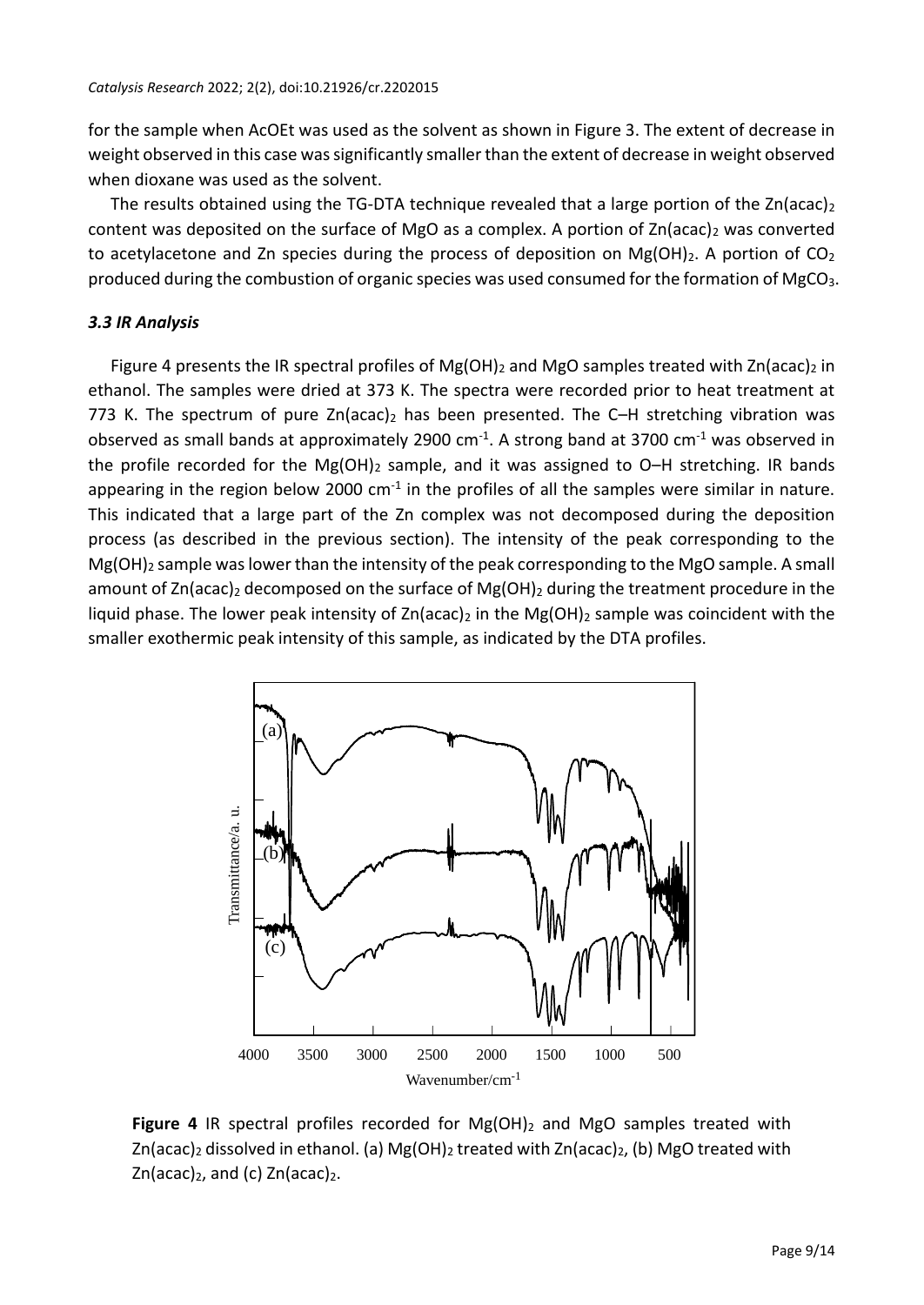All surface ligands of Zn(acac)<sub>2</sub> were decomposed during the heat treatment process at elevated temperatures during the process of catalyst activation. This was different from the case of aluminum tetraisopropoxide treatment, which has been reported previously [7]. In this case, aluminum isopropoxide decomposed completely during the deposition process in a liquid phase. The residual  $Zn(acac)_2$  units on the dried samples impart stability to  $Zn(acac)_2$ .

# *3.4 XRD Analysis*

XRD patterns recorded for dried and heat-treated samples prepared using ethanol as the solvent for Zn(acac)<sub>2</sub> are shown in Figure 5. The observed peak sets were assigned to Mg(OH)<sub>2</sub> (Powder Diffraction File No. 7-239), MgO (4-829), and ZnO (36-1451). Peaks corresponding to Zn(acac)<sub>2</sub> were not observed in the profiles of any of the samples. The results obtained using the TG and IR spectroscopy techniques revealed the presence of  $Zn(acac)_2$  in the dried sample. Analysis of the XRD patterns indicated that  $Zn(\text{acc})_2$  was highly dispersed on the surface of MgO and Mg(OH)<sub>2</sub>.



**Figure 5** XRD patterns recorded for dried and heat-treated Mg(OH)<sub>2</sub> and MgO samples treated with Zn(acac)<sub>2</sub>. (a) Mg(OH)<sub>2</sub> treated with Zn(acac)<sub>2</sub>, (b) MgO treated with  $Zn(acac)_2$ , (c) Mg(OH)<sub>2</sub> treated with  $Zn(acac)_2$  and heated at 773 K, and (d) MgO treated with  $Zn(\text{acc})_2$  and heated at 773 K.

Peak sets corresponding to  $Mg(OH)_2$  and ZnO were observed in the profiles recorded for the  $Mg(OH)_2$  sample treated with  $Zn(acac)_2$  and dried at 373 K in air. The peaks assigned to ZnO were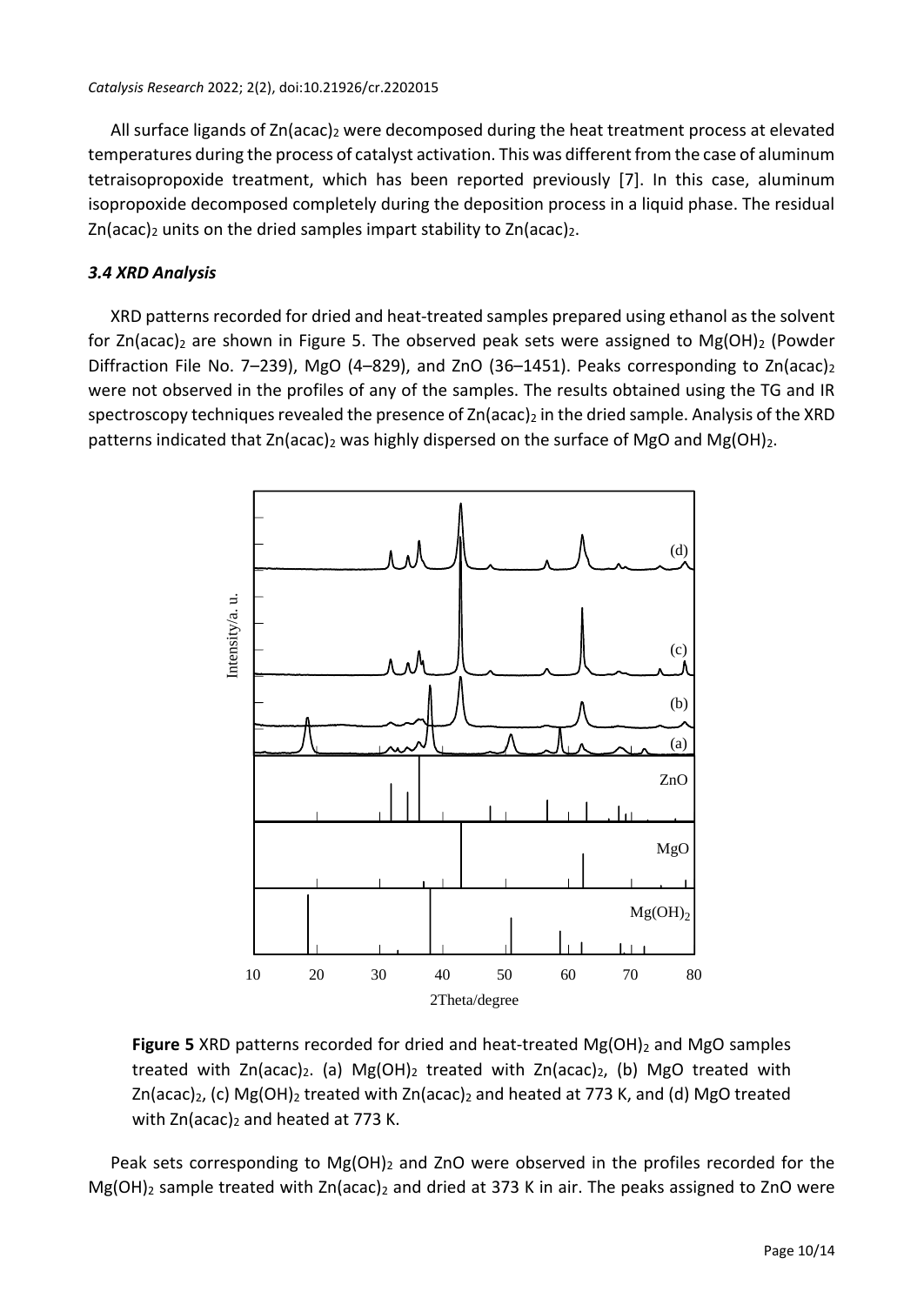also observed in the patterns recorded for the MgO sample. It was determined that a portion of Zn(acac)<sup>2</sup> was converted to ZnO prior to heat-treatment at 773 K. As mentioned in Section 3.3 (IR analysis), the presence of residual Zn(acac)<sub>2</sub> was detected in Mg(OH)<sub>2</sub> and MgO samples treated with Zn(acac)<sub>2</sub>. Results from DTA analysis revealed the existence of organic species on the surface of the catalysts. Analysis of XRD results revealed that a part of Zn(acac)<sub>2</sub> was converted to ZnO.

Profiles recorded for heat-treated samples revealed the presence of peaks corresponding to MgO and ZnO. The intensities of the diffraction peaks corresponding to MgO and ZnO were stronger than those of samples that were not subjected to heat-treatment conditions. In particular, the strongest diffraction peaks were recorded for the MgO sample prepared from Mg(OH)<sub>2</sub>. ZnO or Zn(acac)<sub>2</sub> can potentially exert a promotion effect on the growth of MgO crystals.

It was observed that peaks corresponding to ZnO appeared in the XRD patterns of all the samples, but the peaks corresponding to  $Zn(\text{acac})_2$  were not detected in the XRD patterns recorded for the samples. Similar observations were made for other samples prepared using different solvents. Large crystals give strong and narrow diffraction peaks. The peak height ratio of MgO/ZnO was an index of the crystallization degree of ZnO. The XRD peaks at *d* = 2.11 (2*θ* = 42.9°) (MgO ((200) facet)) and  $d = 2.48$  (2 $\theta = 38.0^{\circ}$ ) (ZnO ((101) facet)) were selected as the index of ZnO crystallization degree. The relation between catalytic activities and peak height ratio values is illustrated in Figure 6.



**Figure 6** Relationship between catalytic activity of ZnO/MgO and the XRD peak height ratio of MgO (200)/ZnO (101). (The numbers indicated in the figure are the same as the entry numbers shown in Table 1)

A high peak height ratio index indicates that highly crystallized MgO is modified with a large number of small ZnO particles. As shown in Figure 4, high peak intensities were observed for ZnO for catalysts that exhibited high activity. Low index values (<4) were recorded for these active catalysts (Entries 1–6). High peak height ratio indices (>6) were recorded for the ZnO/MgO catalysts prepared using  $Mg(OH)$ <sub>2</sub> (Entries 7–12). As is evident from Table 1, ZnO was not an active component. Good mixing of MgO with ZnO would result in a decrease in the catalytic activity.

The base sites on the surface of the alkaline earth metal oxides (such as MgO) are coordinative unsaturated surface O ions or a cluster of oxygen ions on the (111) micro surface [1–3]. The high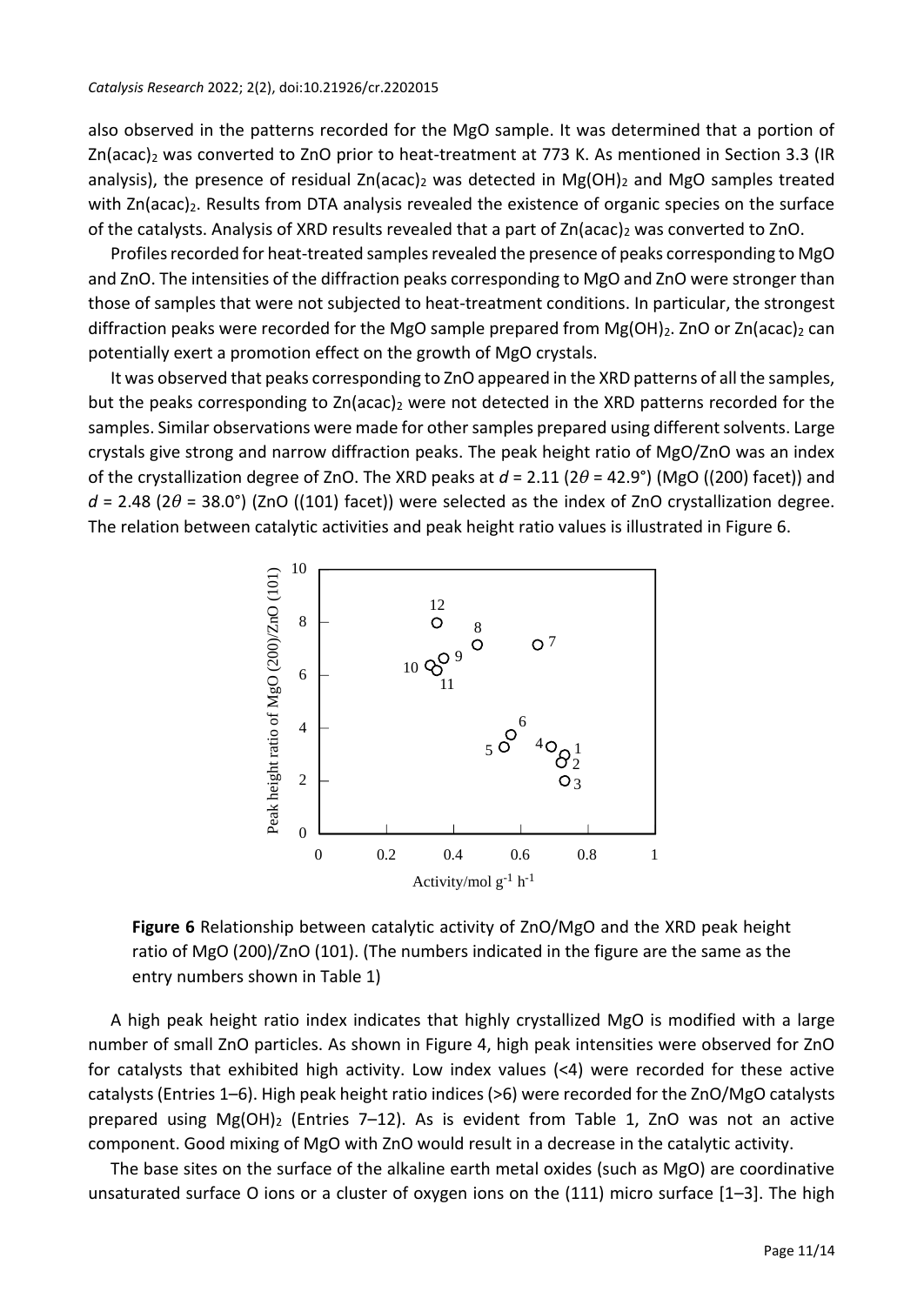electron pair donating property of coordinative unsaturated  $O<sup>2</sup>$  on MgO is attributed to the low electronegativity of Mg. The electronegativity of Zn is higher than that of Mg. If some of the Mg<sup>2+</sup> units coordinated to the active sites of the  $O^{2}$  ions are replaced with  $Zn^{2+}$ , the base strength of the active sites will decrease.

The active sites for the retroaldol reaction f diacetone alcohol are situated on the uncovered MgO surface. Catalysts with a low index value were characterized by the presence of small MgO particles. These were modified with large particles or a thick layer of ZnO. As a result, a large part of the active MgO surface area gets exposed.

The catalytic activities of samples prepared using MgO and Mg(OH) $_2$  (in AcOEt) were higher than the activities achieved with unmodified MgO. Analysis of the TG data revealed that a portion of the MgO units was converted to MgCO<sub>3</sub> under conditions of CO<sub>2</sub> evolution. This was achieved when the organic species remaining on the solid surface were combusted. A large amount of  $MgCO<sub>3</sub>$  was formed in the case of the sample prepared using  $Mg(OH)_2$  and AcOEt, as shown in Figure 3. It has been previously reported that during the decomposition of the starting material, which had a high decomposition temperature, a larger number of evolving gas molecules were formed. The process proceeded provided a solid base with high activity under atmospheric conditions was used [11]. The characteristics of Mg(OH)<sub>2</sub> and Mg<sub>5</sub>(CO<sub>3</sub>)<sub>4</sub>(OH)<sub>2</sub>·4H<sub>2</sub>O were compared, and it was observed that the latter was a better starting material for MgO. The results indicated that the activity of MgO prepared from oxalate was higher than the activity of MgO prepared from hydroxide. MgO and Mg(OH)<sub>2</sub> are converted into MgCO<sub>3</sub> due to the production of  $CO<sub>2</sub>$  during the burning of acetylacetone and related compounds during heat-treatment for activation. Finally, we obtained MgO that exhibited high activity. The high activity could be attributed to the thermal decomposition of  $MgCO<sub>3</sub>$ .

#### **4. Conclusions**

Solid base catalysts consisting of MgO modified with 10 mol% ZnO were prepared by depositing  $Zn(\text{acac})_2$  (dissolved in polar and nonpolar organic solvents) on the surface of MgO and Mg(OH)<sub>2</sub>. The process was followed by a 3-h long thermal decomposition process conducted in air at 773 K. Better results were achieved with nonpolar solvents such as AcOEt, THF, and toluene. The activity of the catalysts prepared by the deposition of  $Zn(\text{acal}_2)$  on Mg(OH)<sub>2</sub> was lower than that of unmodified MgO. Surface modification of MgO by ZnO helped prevent dissolution in polar solvents.

TG-DTA results revealed that a large portion of the  $Zn$  (acac)<sub>2</sub> system was deposited on the surface of MgO as an unchanged complex, while a small portion of  $\text{Zn}$ (acac)<sub>2</sub> was converted to acetylacetone and ZnO during the deposition on  $Mg(OH)_2$ . The remaining Zn(acac)<sub>2</sub> species were highly dispersed and remained unchanged. Strong peaks corresponding to ZnO were observed in the XRD patterns recorded for samples with high catalytic activity. The index values of the crystallization degree of ZnO and the peak height ratio (<4) of MgO/ZnO were recorded for these active catalysts. In highly active catalysts, ZnO was deposited in the form of large particles on the surface of MgO.

#### **Acknowledgment**

The author acknowledges Mr. Shin-nosuke Miura for his work related to this study.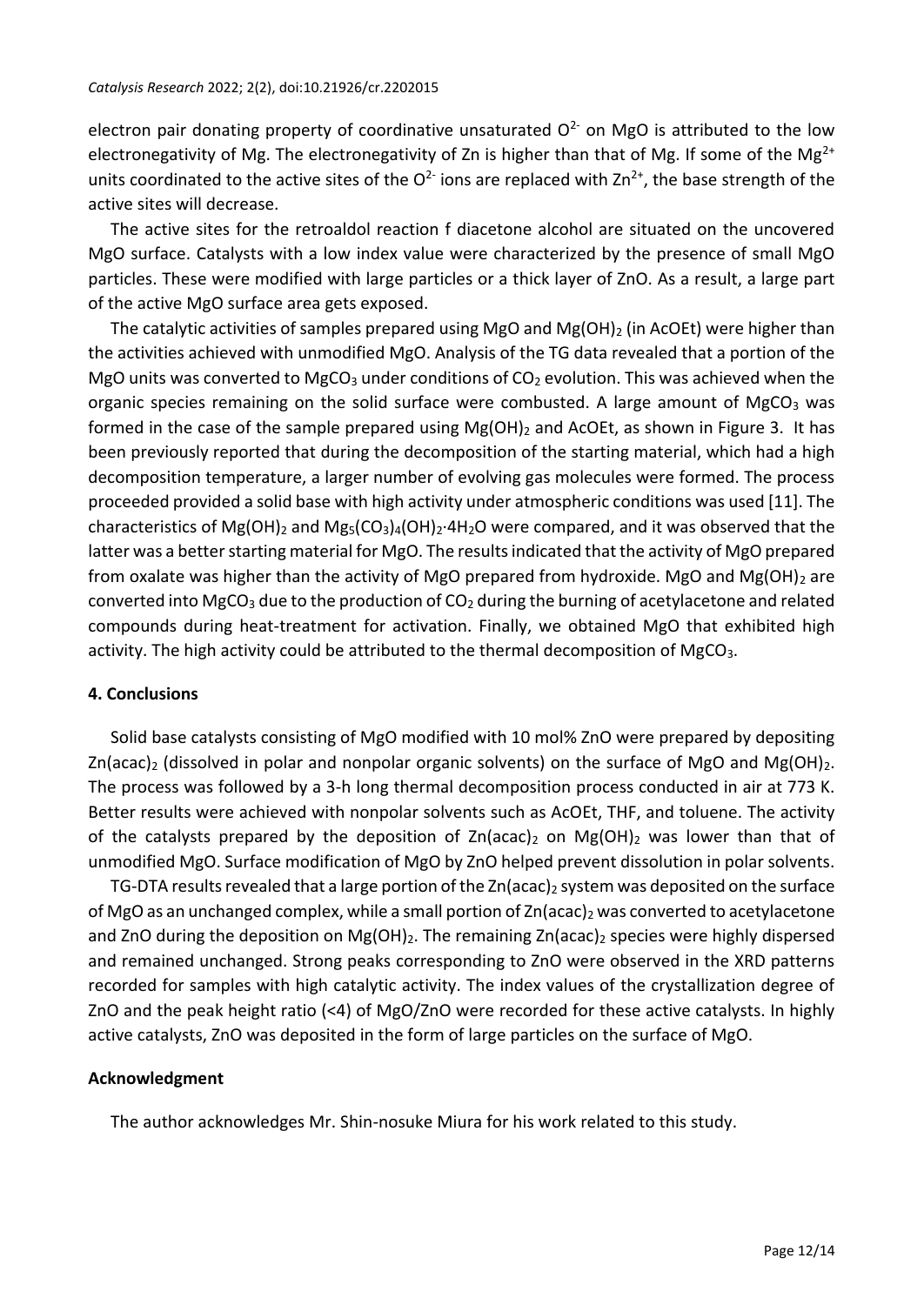# **Author Contributions**

The author did all the research work of this study.

# **Competing interests**

The author declares that no competing interests exist.

# **References**

- 1. Corma A, Iborra S. Optimization of alkaline earth metal oxide and hydroxide catalysts for basecatalyzed reactions. Adv Catal. 2006; 49: 239-302.
- 2. Hattori H. Solid base catalysts: Generation of basic sites and application to organic synthesis. Appl Catal A. 2001; 222: 247-259.
- 3. Hattori H. Solid base catalysts: Generation, characterization, and catalytic behavior of basic sites. J Jpn Petrol Inst. 2004; 47: 67-81.
- 4. Busca G. Bases and basic materialsin chemical and environmental processes. Liquid versussolid basicity. Chem Rev. 2010; 110: 2217-2249.
- 5. Zabeti M, Daud WMAW, Aroua MK. Activity of solid catalysts for biodiesel production: A review. Fuel Process Technol. 2009; 90: 770-777.
- 6. Matsuhashi H. Synthesis of novel solid base of MgO covered with metal oxides. Top Catal. 2009; 52: 828-833.
- 7. Matsuhashi H, Nagashima K, Naijo N, Aritani H. Surface base sites of MgO covered with  $Al_2O_3$ : XANES analysis of Al and Mg K-edges. Top Catal. 2010; 53: 659-663.
- 8. Eischens RP, Pliskin WA, Low MJD. The infrared spectrum of hydrogen chemisorbed on zinc oxide. J Catal. 1962; 1: 180-191.
- 9. Dent AL, Kokes RJ. Hydrogenation of ethylene by zinc oxide. I. Role of slow hydrogen chemisorption. J Phys Chem. 1969; 73: 3772-3780.
- 10. Kitagawa M, Misu S, Ichikawa J, Matsuhashi H. Preparation of active MgO by short-time thermal decomposition of Mg(OH)<sub>2</sub>. Res Chem Intermed. 2015; 41: 9463-9473.
- 11. Kitagawa M, Ishida N, Yoshino E, Matsuhashi H. Comparison of the base catalytic activity of MgO prepared by thermal decomposition of hydroxide, basic carbonate, and oxalate under atmospheric conditions. Res Chem Intermed. 2020; 46: 3703-3715.
- 12. Davis GL, Burrows GH. Equilibrium and free energy relationships in the system acetonediacetone alcohol. J Am Chem Soc. 1936; 58: 311-312.